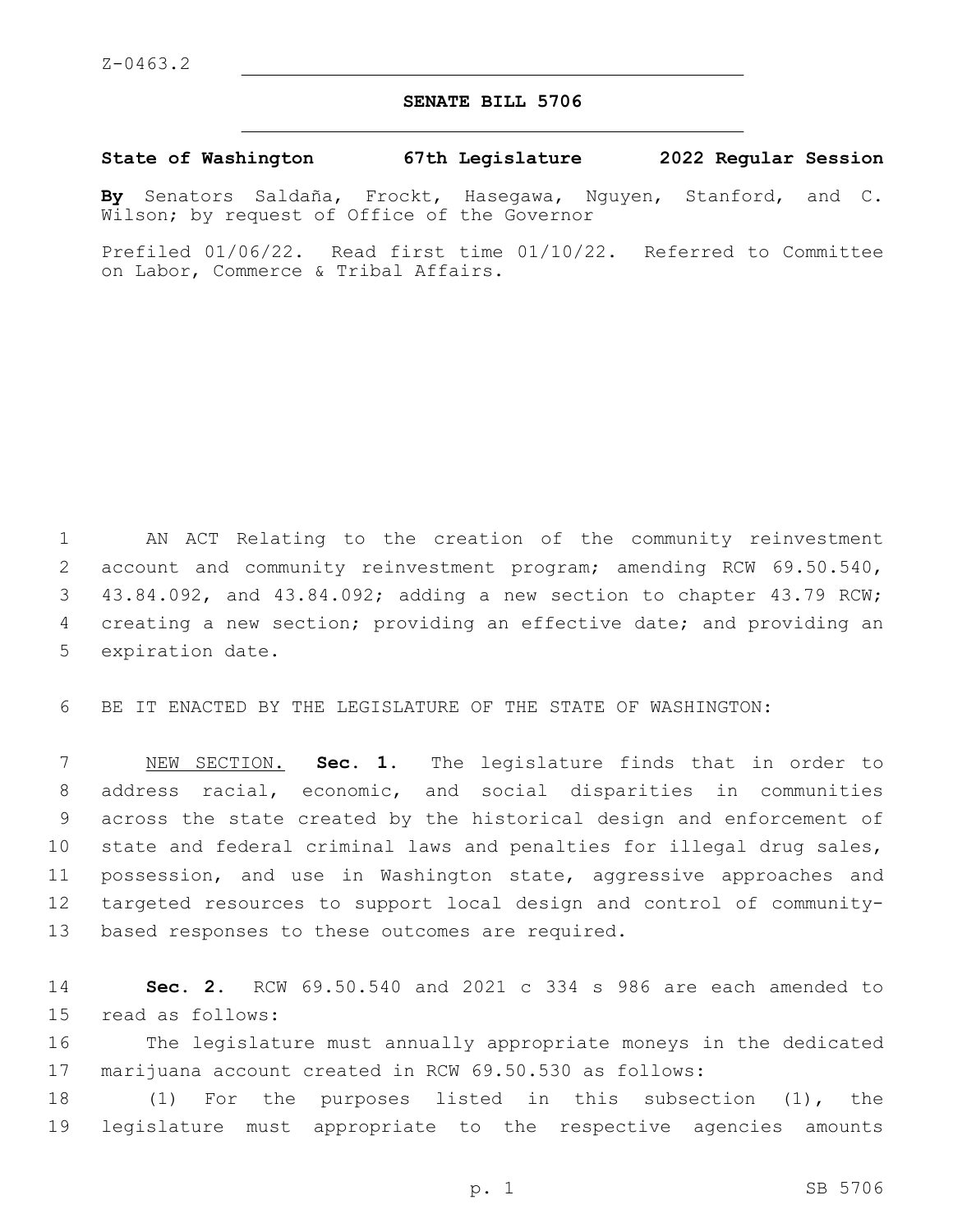sufficient to make the following expenditures on a quarterly basis or 2 as provided in this subsection:

 (a) One hundred twenty-five thousand dollars to the health care authority to design and administer the Washington state healthy youth survey, analyze the collected data, and produce reports, in collaboration with the office of the superintendent of public instruction, department of health, department of commerce, family policy council, and board. The survey must be conducted at least every two years and include questions regarding, but not necessarily limited to, academic achievement, age at time of substance use initiation, antisocial behavior of friends, attitudes toward antisocial behavior, attitudes toward substance use, laws and community norms regarding antisocial behavior, family conflict, family management, parental attitudes toward substance use, peer rewarding of antisocial behavior, perceived risk of substance use, and rebelliousness. Funds disbursed under this subsection may be used to expand administration of the healthy youth survey to student populations attending institutions of higher education in Washington;

 (b) Fifty thousand dollars to the health care authority for the purpose of contracting with the Washington state institute for public policy to conduct the cost-benefit evaluation and produce the reports described in RCW 69.50.550. This appropriation ends after production 23 of the final report required by RCW 69.50.550;

 (c) Five thousand dollars to the University of Washington alcohol 25 and drug abuse institute for the creation, maintenance, and timely updating of web-based public education materials providing medically and scientifically accurate information about the health and safety 28 risks posed by marijuana use;

 (d)(i) An amount not less than one million two hundred fifty thousand dollars to the board for administration of this chapter as 31 appropriated in the omnibus appropriations act;

 (ii) One million three hundred twenty-three thousand dollars for fiscal year 2020 to the health professions account established under RCW 43.70.320 for the development and administration of the marijuana authorization database by the department of health;

 (iii) Two million four hundred fifty-three thousand dollars for fiscal year 2020 and two million four hundred twenty-three thousand dollars for fiscal years 2021, 2022, and 2023 to the Washington state patrol for a drug enforcement task force. It is the intent of the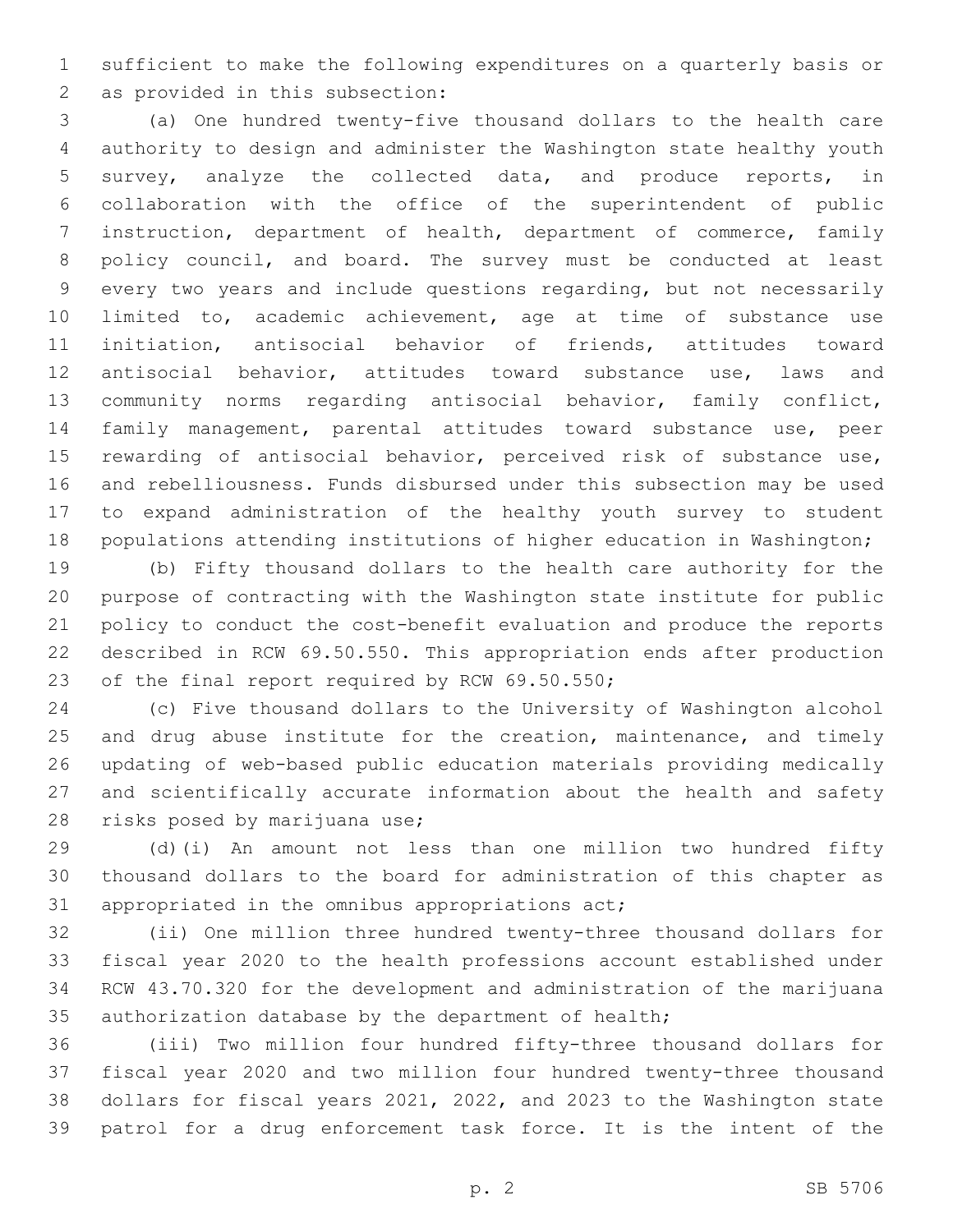legislature that this policy will be continued in the 2021-2023 2 fiscal biennium; and

 (iv) Ninety-eight thousand dollars for fiscal year 2019 to the department of ecology for research on accreditation of marijuana 5 product testing laboratories;

 (e) Four hundred sixty-five thousand dollars for fiscal year 2020, four hundred sixty-four thousand dollars for fiscal year 2021, two hundred seventy thousand dollars in fiscal year 2022, and two hundred seventy-six thousand dollars in fiscal year 2023 to the department of ecology for implementation of accreditation of 11 marijuana product testing laboratories;

 (f) One hundred eighty-nine thousand dollars for fiscal year 2020 to the department of health for rule making regarding compassionate 14 care renewals;

 (g) Eight hundred eight thousand dollars for each of fiscal years 2020 through 2023 to the department of health for the administration 17 of the marijuana authorization database;

 (h) Six hundred thirty-five thousand dollars for fiscal year 2020, six hundred thirty-five thousand dollars for fiscal year 2021, six hundred twenty-one thousand dollars for fiscal year 2022, and six hundred twenty-seven thousand dollars for fiscal year 2023 to the department of agriculture for compliance-based laboratory analysis of 23 pesticides in marijuana;

 (i) One million six hundred fifty thousand dollars for fiscal year 2022 and one million six hundred fifty thousand dollars for fiscal year 2023 to the department of commerce to fund the 27 ((marijuana)) cannabis social equity technical assistance 28 ((competitive)) grant program under RCW 43.330.540; ((and))

 (j) One hundred sixty-three thousand dollars for fiscal year 2022 and one hundred fifty-nine thousand dollars for fiscal year 2023 to the department of commerce to establish a roster of mentors as part of the cannabis social equity technical assistance grant program 33 under ((Engrossed Substitute House Bill No. 1443 (cannabis industry/ 34 equity) [chapter 169, Laws of 2021])) chapter 169, Laws of 2021; and

 (k) Beginning in fiscal year 2023, and each fiscal year thereafter, \$125,000,000 must be transferred into the community reinvestment account and appropriated to the department of commerce 38 to establish a cannabis equity grant program; and

 (2) From the amounts in the dedicated marijuana account after appropriation of the amounts identified in subsection (1) of this

p. 3 SB 5706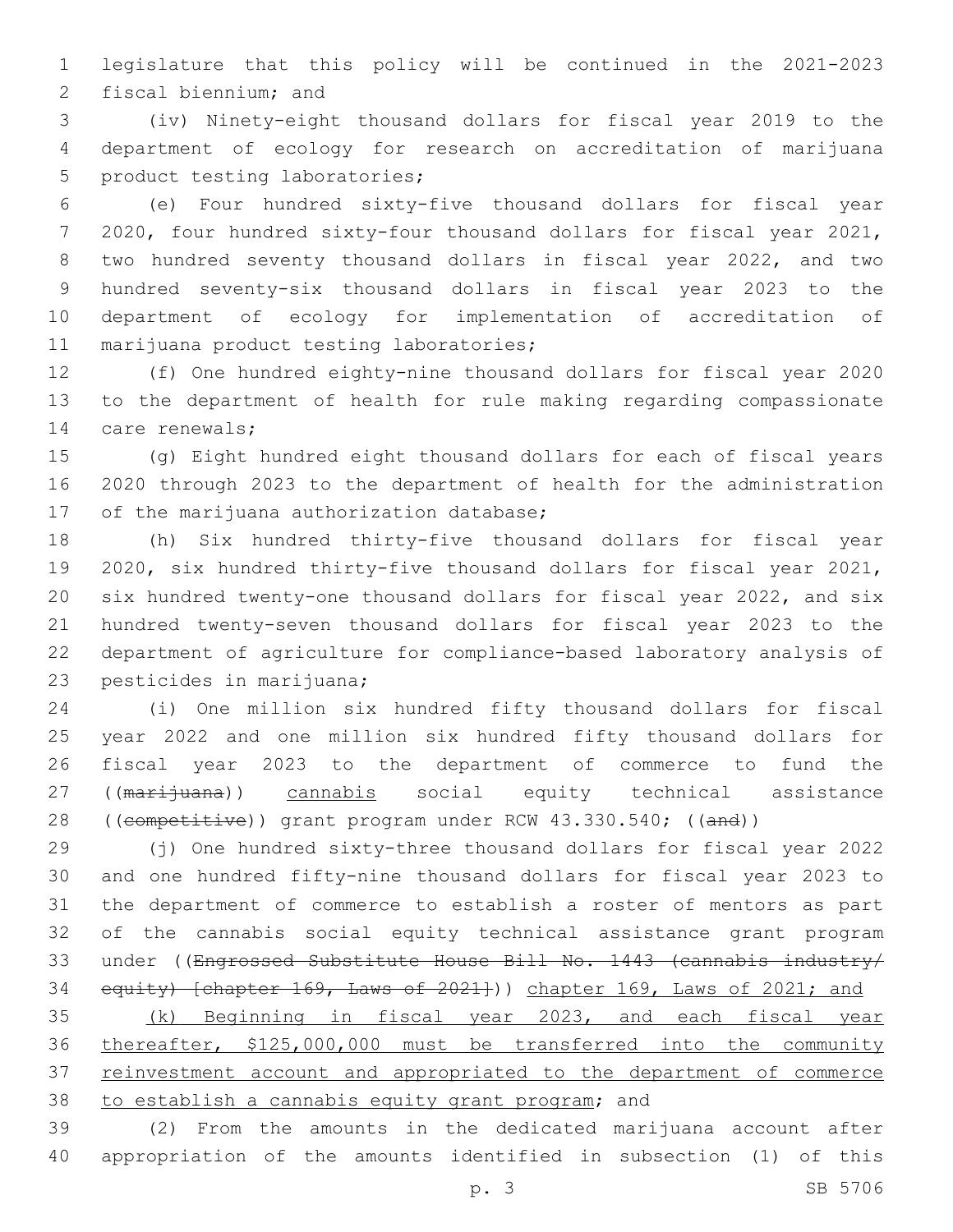section, the legislature must appropriate for the purposes listed in 2 this subsection (2) as follows:

 (a)(i) Up to fifteen percent to the health care authority for the development, implementation, maintenance, and evaluation of programs and practices aimed at the prevention or reduction of maladaptive substance use, substance use disorder, substance abuse or substance dependence, as these terms are defined in the Diagnostic and Statistical Manual of Mental Disorders, among middle school and high school-age students, whether as an explicit goal of a given program or practice or as a consistently corresponding effect of its 11 implementation, mental health services for children and youth, and services for pregnant and parenting women; PROVIDED, That:

 (A) Of the funds appropriated under (a)(i) of this subsection for new programs and new services, at least eighty-five percent must be directed to evidence-based or research-based programs and practices 16 that produce objectively measurable results and, by September 1, 17 2020, are cost-beneficial; and

 (B) Up to fifteen percent of the funds appropriated under (a)(i) of this subsection for new programs and new services may be directed to proven and tested practices, emerging best practices, or promising 21 practices.

 (ii) In deciding which programs and practices to fund, the director of the health care authority must consult, at least annually, with the University of Washington's social development research group and the University of Washington's alcohol and drug 26 abuse institute.

 (iii) For each fiscal year, the legislature must appropriate a minimum of twenty-five million five hundred thirty-six thousand 29 dollars under this subsection  $(2)$  (a);

 (b)(i) Up to ten percent to the department of health for the following, subject to (b)(ii) of this subsection (2):

 (A) Creation, implementation, operation, and management of a marijuana education and public health program that contains the 34 following:

 (I) A marijuana use public health hotline that provides referrals to substance abuse treatment providers, utilizes evidence-based or research-based public health approaches to minimizing the harms associated with marijuana use, and does not solely advocate an 39 abstinence-only approach;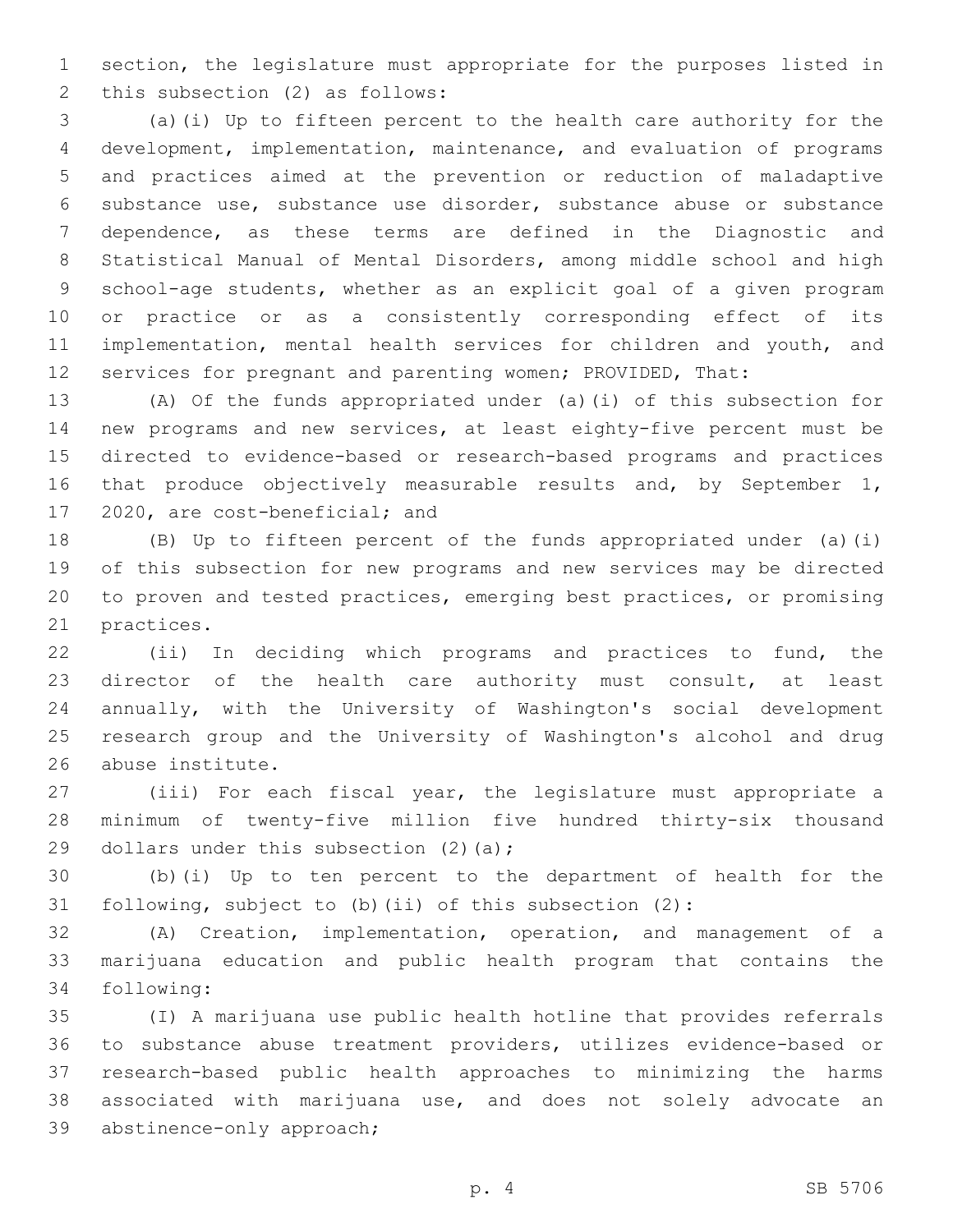(II) A grants program for local health departments or other local community agencies that supports development and implementation of coordinated intervention strategies for the prevention and reduction 4 of marijuana use by youth; and

 (III) Media-based education campaigns across television, internet, radio, print, and out-of-home advertising, separately targeting youth and adults, that provide medically and scientifically accurate information about the health and safety risks posed by 9 marijuana use; and

10 (B) The Washington poison control center.

 (ii) For each fiscal year, the legislature must appropriate a minimum of nine million seven hundred fifty thousand dollars under 13 this subsection (2)(b);

 (c)(i) Up to six-tenths of one percent to the University of Washington and four-tenths of one percent to Washington State University for research on the short and long-term effects of marijuana use, to include but not be limited to formal and informal methods for estimating and measuring intoxication and impairment, and 19 for the dissemination of such research.

 (ii) For each fiscal year, except for the 2019-2021 and 2021-2023 fiscal biennia, the legislature must appropriate a minimum of one million twenty-one thousand dollars to the University of Washington. For each fiscal year, except for the 2019-2021 and 2021-2023 fiscal biennia, the legislature must appropriate a minimum of six hundred eighty-one thousand dollars to Washington State University under this subsection (2)(c). It is the intent of the legislature that this policy will be continued in the 2023-2025 fiscal biennium;

 (d) Fifty percent to the state basic health plan trust account to be administered by the Washington basic health plan administrator and 30 used as provided under chapter 70.47 RCW;

 (e) Five percent to the Washington state health care authority to be expended exclusively through contracts with community health centers to provide primary health and dental care services, migrant health services, and maternity health care services as provided under 35 RCW 41.05.220;

 (f)(i) Up to three-tenths of one percent to the office of the superintendent of public instruction to fund grants to building 38 bridges programs under chapter 28A.175 RCW.

 (ii) For each fiscal year, the legislature must appropriate a minimum of five hundred eleven thousand dollars to the office of the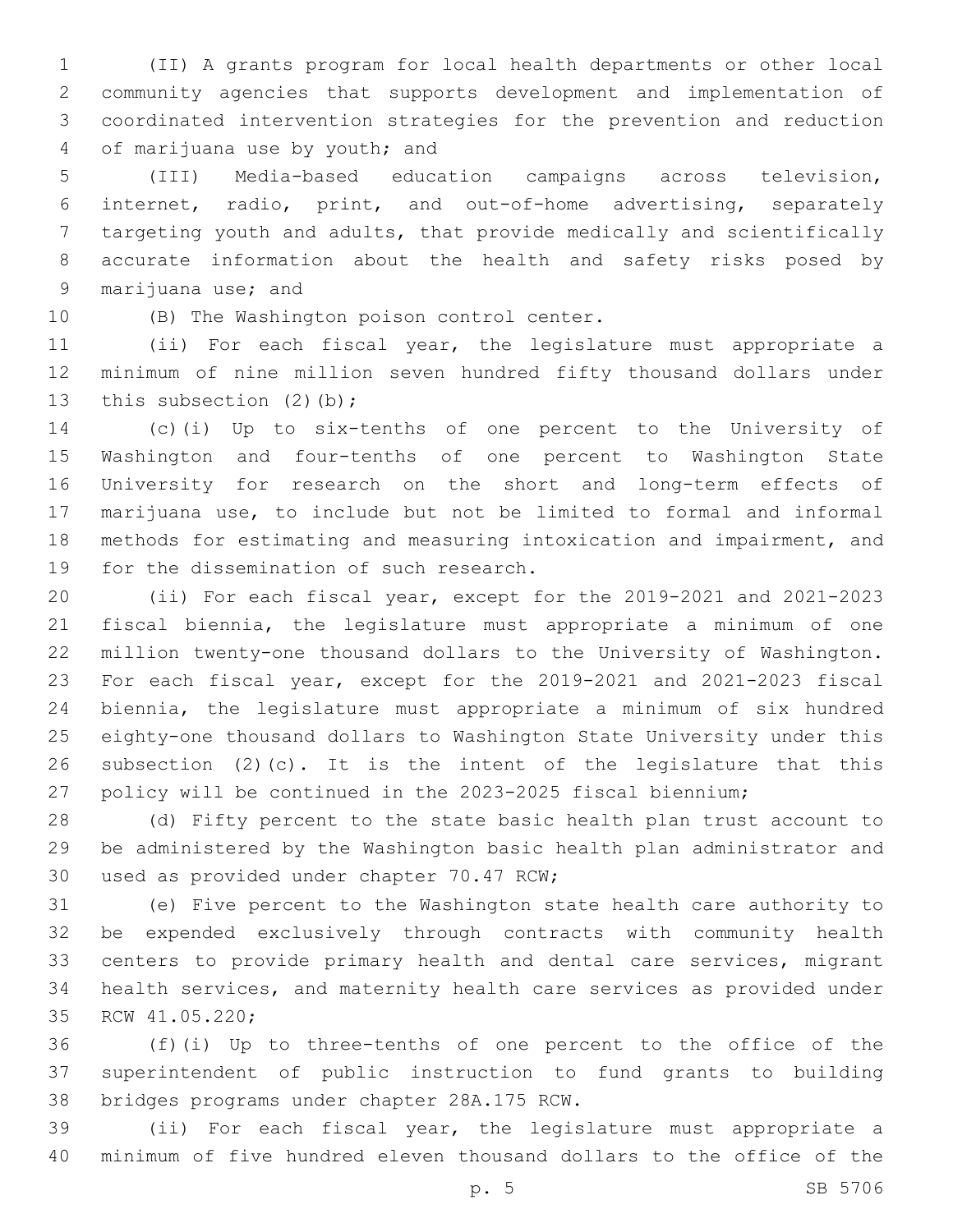1 superintendent of public instruction under this subsection (2)(f); 2 and

 (g) At the end of each fiscal year, the treasurer must transfer any amounts in the dedicated marijuana account that are not appropriated pursuant to subsection (1) of this section and this subsection (2) into the general fund, except as provided in (g)(i) of 7 this subsection (2).

 (i) Beginning in fiscal year 2018, if marijuana excise tax collections deposited into the general fund in the prior fiscal year exceed twenty-five million dollars, then each fiscal year the legislature must appropriate an amount equal to thirty percent of all marijuana excise taxes deposited into the general fund the prior fiscal year to the treasurer for distribution to counties, cities, 14 and towns as follows:

 (A) Thirty percent must be distributed to counties, cities, and towns where licensed marijuana retailers are physically located. Each jurisdiction must receive a share of the revenue distribution under this subsection (2)(g)(i)(A) based on the proportional share of the total revenues generated in the individual jurisdiction from the taxes collected under RCW 69.50.535, from licensed marijuana retailers physically located in each jurisdiction. For purposes of 22 this subsection  $(2)$   $(q)$   $(i)$   $(A)$ , one hundred percent of the proportional amount attributed to a retailer physically located in a city or town 24 must be distributed to the city or town.

 (B) Seventy percent must be distributed to counties, cities, and towns ratably on a per capita basis. Counties must receive sixty percent of the distribution, which must be disbursed based on each county's total proportional population. Funds may only be distributed to jurisdictions that do not prohibit the siting of any state licensed marijuana producer, processor, or retailer.

 (ii) Distribution amounts allocated to each county, city, and town must be distributed in four installments by the last day of each 33 fiscal quarter.

 (iii) By September 15th of each year, the board must provide the 35 state treasurer the annual distribution amount, if any, for each county and city as determined in (g)(i) of this subsection (2).

 (iv) The total share of marijuana excise tax revenues distributed to counties and cities in (g)(i) of this subsection (2) may not exceed fifteen million dollars in fiscal years 2018, 2019, 2020, and 2021, and twenty million dollars per fiscal year thereafter.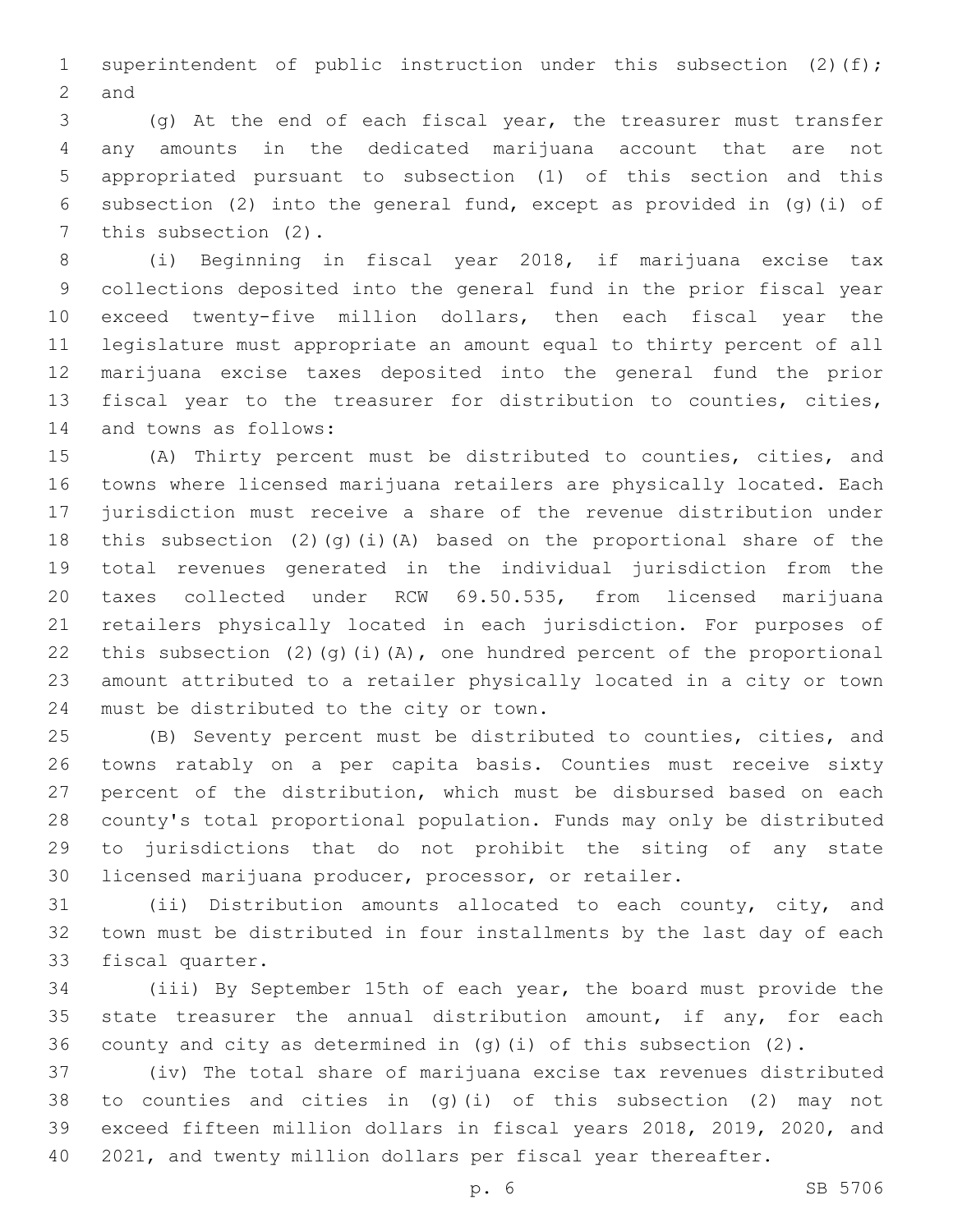NEW SECTION. **Sec. 3.** A new section is added to chapter 43.79 2 RCW to read as follows:

 The community reinvestment account is created in the state treasury. Money from the distribution required in RCW 69.50.540(1)(k) must be deposited into the account. Moneys in the account may be spent only after appropriation. Expenditures from the account may be 7 used for:

 (1) Economic development, which includes addressing wealth disparities to promote asset building such as home ownership and expanding access to financial resources including, but not limited to, grants and loans for small businesses and entrepreneurs, financial literacy training, and other small business training and 13 support activities;

 (2) Civil and criminal legal assistance to provide postconviction relief and case assistance, including the expungement of criminal 16 records and vacation of criminal convictions;

 (3) Community-based violence intervention and prevention 18 services; and

 (4) Reentry services to facilitate successful transitions for persons formerly incarcerated in an adult correctional facility or 21 juvenile residential facility in Washington.

 **Sec. 4.** RCW 43.84.092 and 2021 c 199 s 504 are each amended to 23 read as follows:

 (1) All earnings of investments of surplus balances in the state treasury shall be deposited to the treasury income account, which account is hereby established in the state treasury.

 (2) The treasury income account shall be utilized to pay or receive funds associated with federal programs as required by the federal cash management improvement act of 1990. The treasury income account is subject in all respects to chapter 43.88 RCW, but no appropriation is required for refunds or allocations of interest earnings required by the cash management improvement act. Refunds of interest to the federal treasury required under the cash management improvement act fall under RCW 43.88.180 and shall not require appropriation. The office of financial management shall determine the amounts due to or from the federal government pursuant to the cash management improvement act. The office of financial management may direct transfers of funds between accounts as deemed necessary to implement the provisions of the cash management improvement act, and

p. 7 SB 5706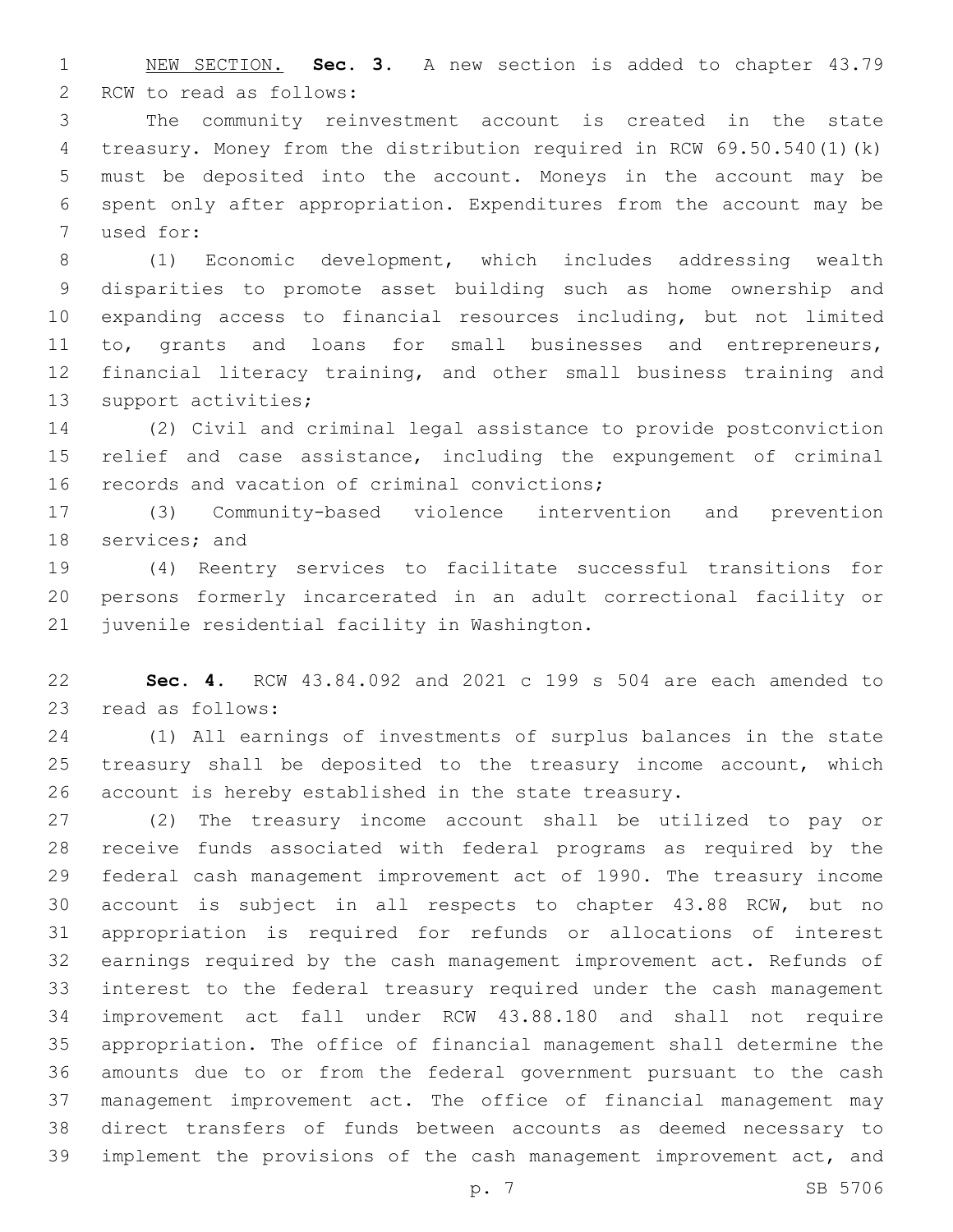this subsection. Refunds or allocations shall occur prior to the distributions of earnings set forth in subsection (4) of this 3 section.

 (3) Except for the provisions of RCW 43.84.160, the treasury income account may be utilized for the payment of purchased banking services on behalf of treasury funds including, but not limited to, depository, safekeeping, and disbursement functions for the state treasury and affected state agencies. The treasury income account is subject in all respects to chapter 43.88 RCW, but no appropriation is required for payments to financial institutions. Payments shall occur prior to distribution of earnings set forth in subsection (4) of this 12 section.

 (4) Monthly, the state treasurer shall distribute the earnings credited to the treasury income account. The state treasurer shall credit the general fund with all the earnings credited to the 16 treasury income account except:

 (a) The following accounts and funds shall receive their proportionate share of earnings based upon each account's and fund's average daily balance for the period: The abandoned recreational vehicle disposal account, the aeronautics account, the Alaskan Way 21 viaduct replacement project account, the ambulance transport fund, the brownfield redevelopment trust fund account, the budget stabilization account, the capital vessel replacement account, the capitol building construction account, the Central Washington University capital projects account, the charitable, educational, penal and reformatory institutions account, the Chehalis basin account, the Chehalis basin taxable account, the cleanup settlement account, the Columbia river basin water supply development account, the Columbia river basin taxable bond water supply development account, the Columbia river basin water supply revenue recovery account, the common school construction fund, the community forest 32 trust account, the community reinvestment account, the connecting Washington account, the county arterial preservation account, the county criminal justice assistance account, the deferred compensation administrative account, the deferred compensation principal account, the department of licensing services account, the department of retirement systems expense account, the developmental disabilities community services account, the diesel idle reduction account, the drinking water assistance account, the administrative subaccount of the drinking water assistance account, the early learning facilities

p. 8 SB 5706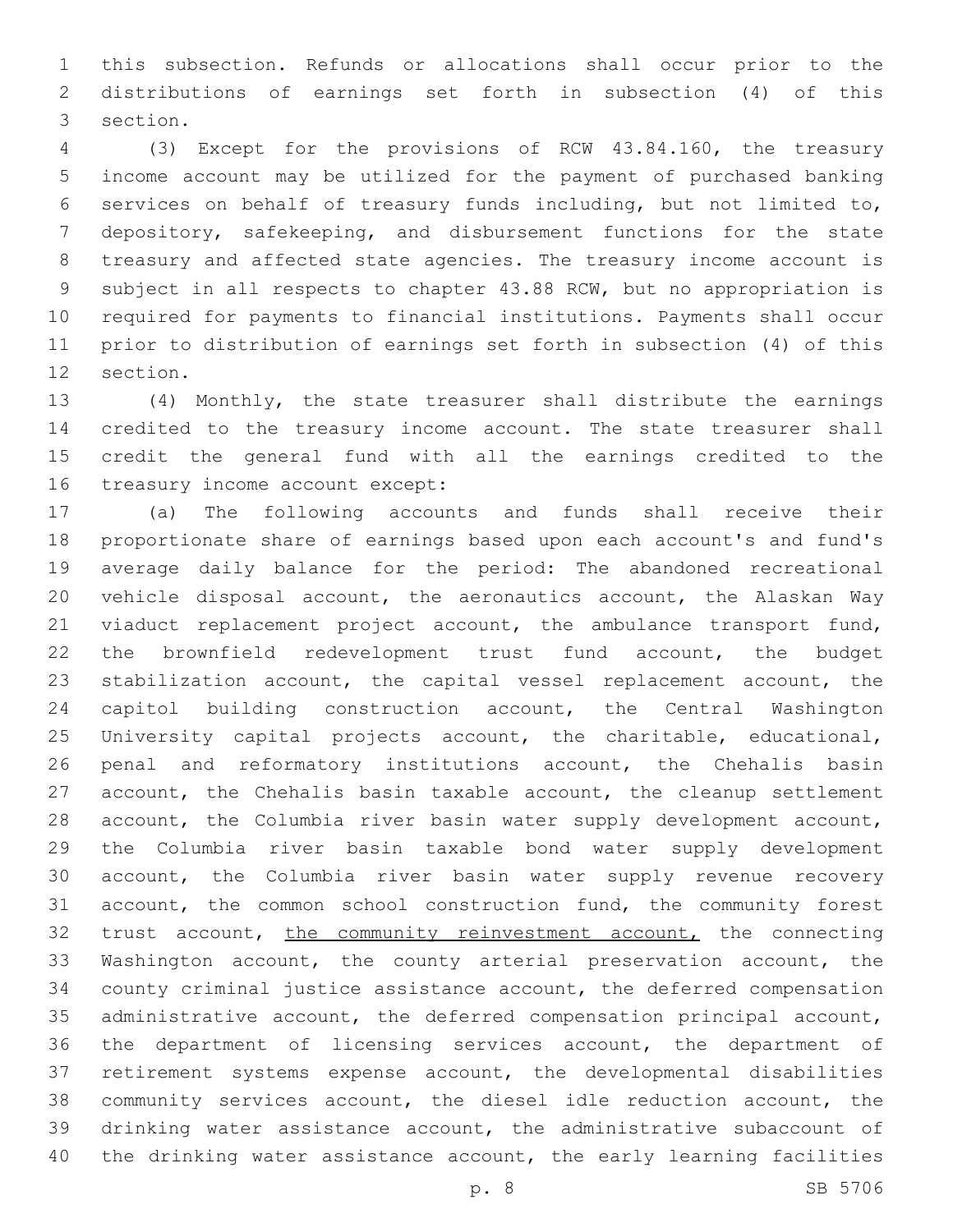development account, the early learning facilities revolving account, the Eastern Washington University capital projects account, the education construction fund, the education legacy trust account, the election account, the electric vehicle account, the energy freedom account, the energy recovery act account, the essential rail assistance account, The Evergreen State College capital projects account, the fair start for kids account, the ferry bond retirement fund, the fish, wildlife, and conservation account, the freight mobility investment account, the freight mobility multimodal account, the grade crossing protective fund, the public health services 11 account, the state higher education construction account, the higher education construction account, the higher education retirement plan supplemental benefit fund, the highway bond retirement fund, the highway infrastructure account, the highway safety fund, the hospital 15 safety net assessment fund, the Interstate 405 and state route number 167 express toll lanes account, the judges' retirement account, the judicial retirement administrative account, the judicial retirement principal account, the limited fish and wildlife account, the local leasehold excise tax account, the local real estate excise tax account, the local sales and use tax account, the marine resources stewardship trust account, the medical aid account, the money- purchase retirement savings administrative account, the money- purchase retirement savings principal account, the motor vehicle fund, the motorcycle safety education account, the multimodal 25 transportation account, the multiuse roadway safety account, the municipal criminal justice assistance account, the oyster reserve land account, the pension funding stabilization account, the perpetual surveillance and maintenance account, the pilotage account, the pollution liability insurance agency underground storage tank revolving account, the public employees' retirement system plan 1 account, the public employees' retirement system combined plan 2 and plan 3 account, the public facilities construction loan revolving account, the public health supplemental account, the public works assistance account, the Puget Sound capital construction account, the Puget Sound ferry operations account, the Puget Sound Gateway facility account, the Puget Sound taxpayer accountability account, the real estate appraiser commission account, the recreational vehicle account, the regional mobility grant program account, the resource management cost account, the rural arterial trust account, the rural mobility grant program account, the rural Washington loan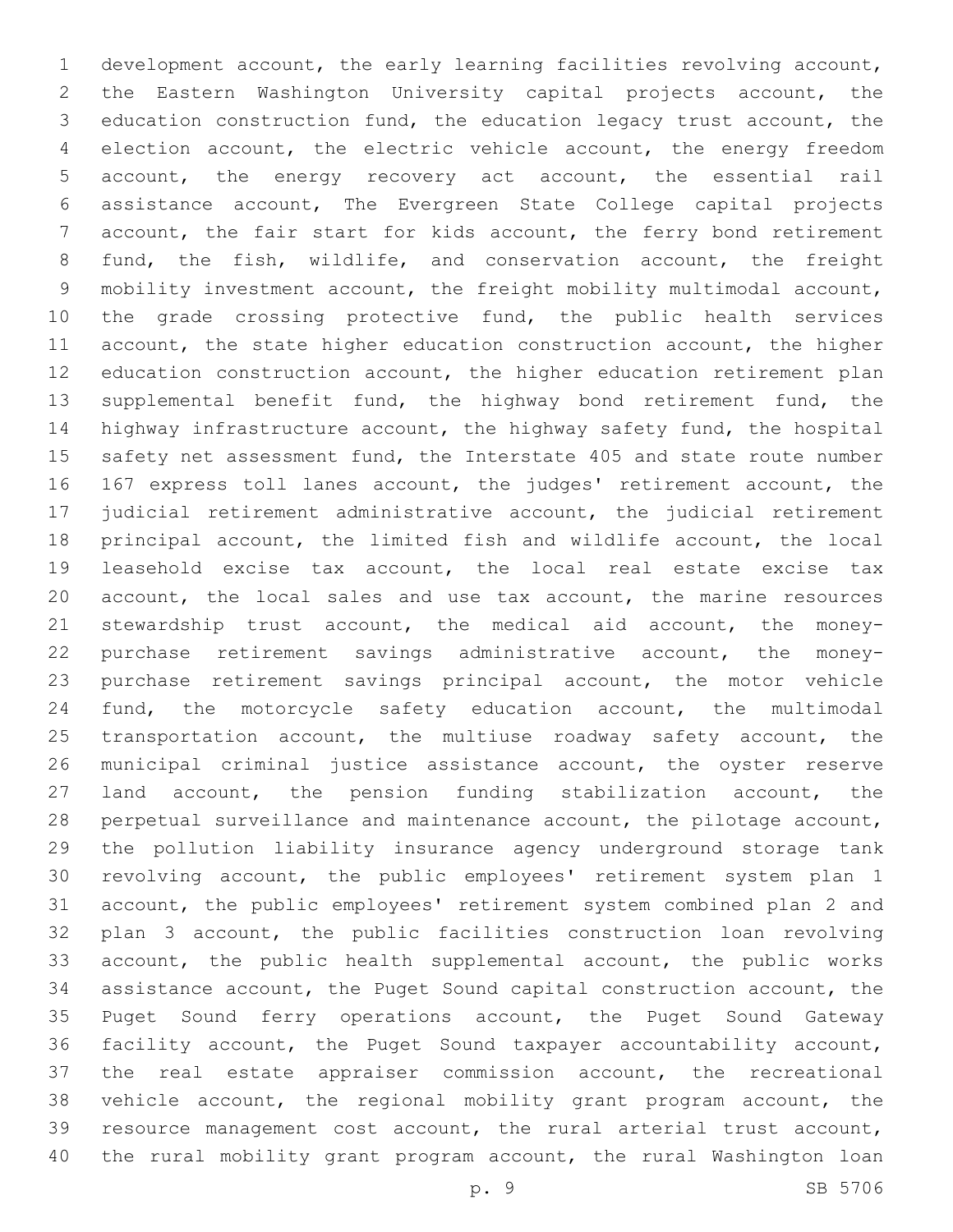fund, the sexual assault prevention and response account, the site closure account, the skilled nursing facility safety net trust fund, the small city pavement and sidewalk account, the special category C account, the special wildlife account, the state investment board expense account, the state investment board commingled trust fund accounts, the state patrol highway account, the state reclamation revolving account, the state route number 520 civil penalties account, the state route number 520 corridor account, the statewide broadband account, the statewide tourism marketing account, the supplemental pension account, the Tacoma Narrows toll bridge account, the teachers' retirement system plan 1 account, the teachers' retirement system combined plan 2 and plan 3 account, the tobacco prevention and control account, the tobacco settlement account, the toll facility bond retirement account, the transportation 2003 15 account (nickel account), the transportation equipment fund, the 16 transportation future funding program account, the transportation improvement account, the transportation improvement board bond 18 retirement account, the transportation infrastructure account, the transportation partnership account, the traumatic brain injury account, the University of Washington bond retirement fund, the University of Washington building account, the voluntary cleanup account, the volunteer firefighters' and reserve officers' relief and pension principal fund, the volunteer firefighters' and reserve officers' administrative fund, the vulnerable roadway user education 25 account, the Washington judicial retirement system account, the Washington law enforcement officers' and firefighters' system plan 1 retirement account, the Washington law enforcement officers' and firefighters' system plan 2 retirement account, the Washington public safety employees' plan 2 retirement account, the Washington school employees' retirement system combined plan 2 and 3 account, the Washington state patrol retirement account, the Washington State University building account, the Washington State University bond retirement fund, the water pollution control revolving administration account, the water pollution control revolving fund, the Western Washington University capital projects account, the Yakima integrated plan implementation account, the Yakima integrated plan implementation revenue recovery account, and the Yakima integrated plan implementation taxable bond account. Earnings derived from investing balances of the agricultural permanent fund, the normal school permanent fund, the permanent common school fund, the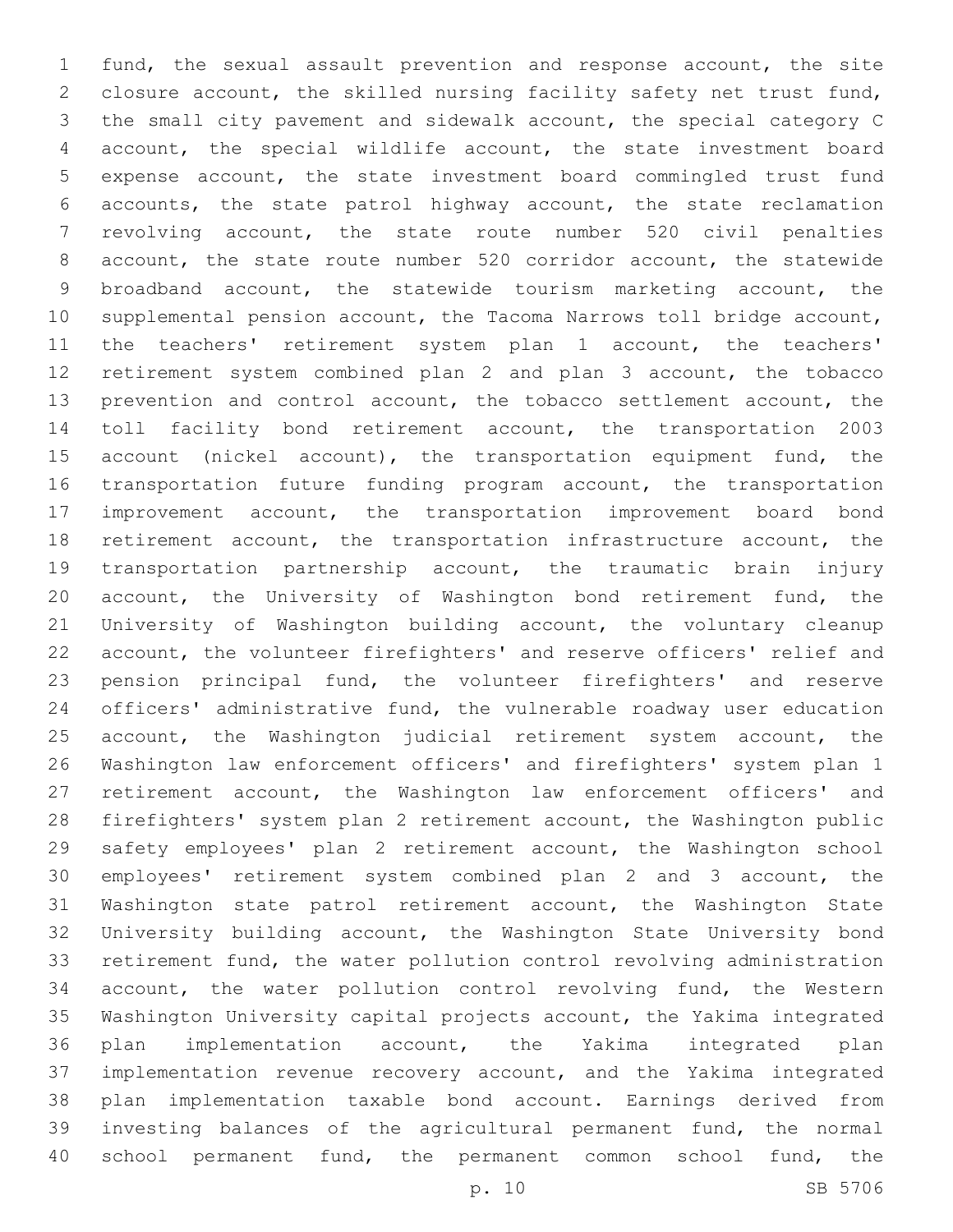scientific permanent fund, and the state university permanent fund shall be allocated to their respective beneficiary accounts.

 (b) Any state agency that has independent authority over accounts or funds not statutorily required to be held in the state treasury that deposits funds into a fund or account in the state treasury pursuant to an agreement with the office of the state treasurer shall receive its proportionate share of earnings based upon each account's 8 or fund's average daily balance for the period.

 (5) In conformance with Article II, section 37 of the state Constitution, no treasury accounts or funds shall be allocated earnings without the specific affirmative directive of this section.

 **Sec. 5.** RCW 43.84.092 and 2021 c 199 s 505 are each amended to 13 read as follows:

 (1) All earnings of investments of surplus balances in the state 15 treasury shall be deposited to the treasury income account, which account is hereby established in the state treasury.

 (2) The treasury income account shall be utilized to pay or receive funds associated with federal programs as required by the federal cash management improvement act of 1990. The treasury income account is subject in all respects to chapter 43.88 RCW, but no appropriation is required for refunds or allocations of interest earnings required by the cash management improvement act. Refunds of interest to the federal treasury required under the cash management improvement act fall under RCW 43.88.180 and shall not require appropriation. The office of financial management shall determine the amounts due to or from the federal government pursuant to the cash management improvement act. The office of financial management may direct transfers of funds between accounts as deemed necessary to implement the provisions of the cash management improvement act, and this subsection. Refunds or allocations shall occur prior to the distributions of earnings set forth in subsection (4) of this 32 section.

 (3) Except for the provisions of RCW 43.84.160, the treasury income account may be utilized for the payment of purchased banking services on behalf of treasury funds including, but not limited to, depository, safekeeping, and disbursement functions for the state treasury and affected state agencies. The treasury income account is subject in all respects to chapter 43.88 RCW, but no appropriation is required for payments to financial institutions. Payments shall occur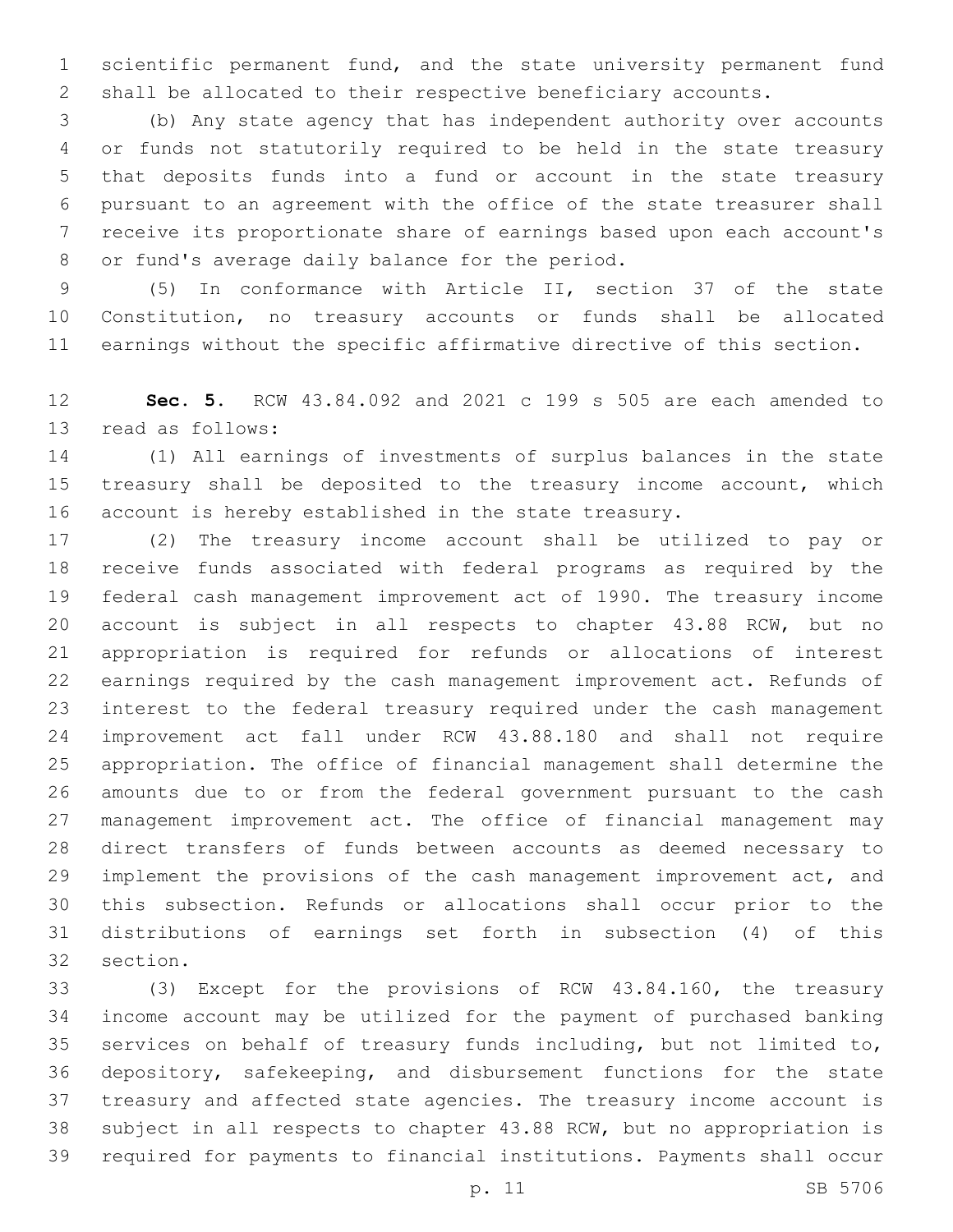prior to distribution of earnings set forth in subsection (4) of this 2 section.

 (4) Monthly, the state treasurer shall distribute the earnings credited to the treasury income account. The state treasurer shall credit the general fund with all the earnings credited to the 6 treasury income account except:

 (a) The following accounts and funds shall receive their proportionate share of earnings based upon each account's and fund's average daily balance for the period: The abandoned recreational vehicle disposal account, the aeronautics account, the Alaskan Way viaduct replacement project account, the brownfield redevelopment trust fund account, the budget stabilization account, the capital vessel replacement account, the capitol building construction account, the Central Washington University capital projects account, the charitable, educational, penal and reformatory institutions account, the Chehalis basin account, the Chehalis basin taxable 17 account, the cleanup settlement account, the Columbia river basin water supply development account, the Columbia river basin taxable bond water supply development account, the Columbia river basin water supply revenue recovery account, the common school construction fund, 21 the community forest trust account, the community reinvestment account, the connecting Washington account, the county arterial preservation account, the county criminal justice assistance account, the deferred compensation administrative account, the deferred compensation principal account, the department of licensing services account, the department of retirement systems expense account, the developmental disabilities community services account, the diesel idle reduction account, the drinking water assistance account, the administrative subaccount of the drinking water assistance account, the early learning facilities development account, the early learning facilities revolving account, the Eastern Washington University capital projects account, the education construction fund, the education legacy trust account, the election account, the electric vehicle account, the energy freedom account, the energy recovery act account, the essential rail assistance account, The Evergreen State College capital projects account, the fair start for kids account, the ferry bond retirement fund, the fish, wildlife, and conservation account, the freight mobility investment account, the freight mobility multimodal account, the grade crossing protective fund, the 40 public health services account, the state higher education

p. 12 SB 5706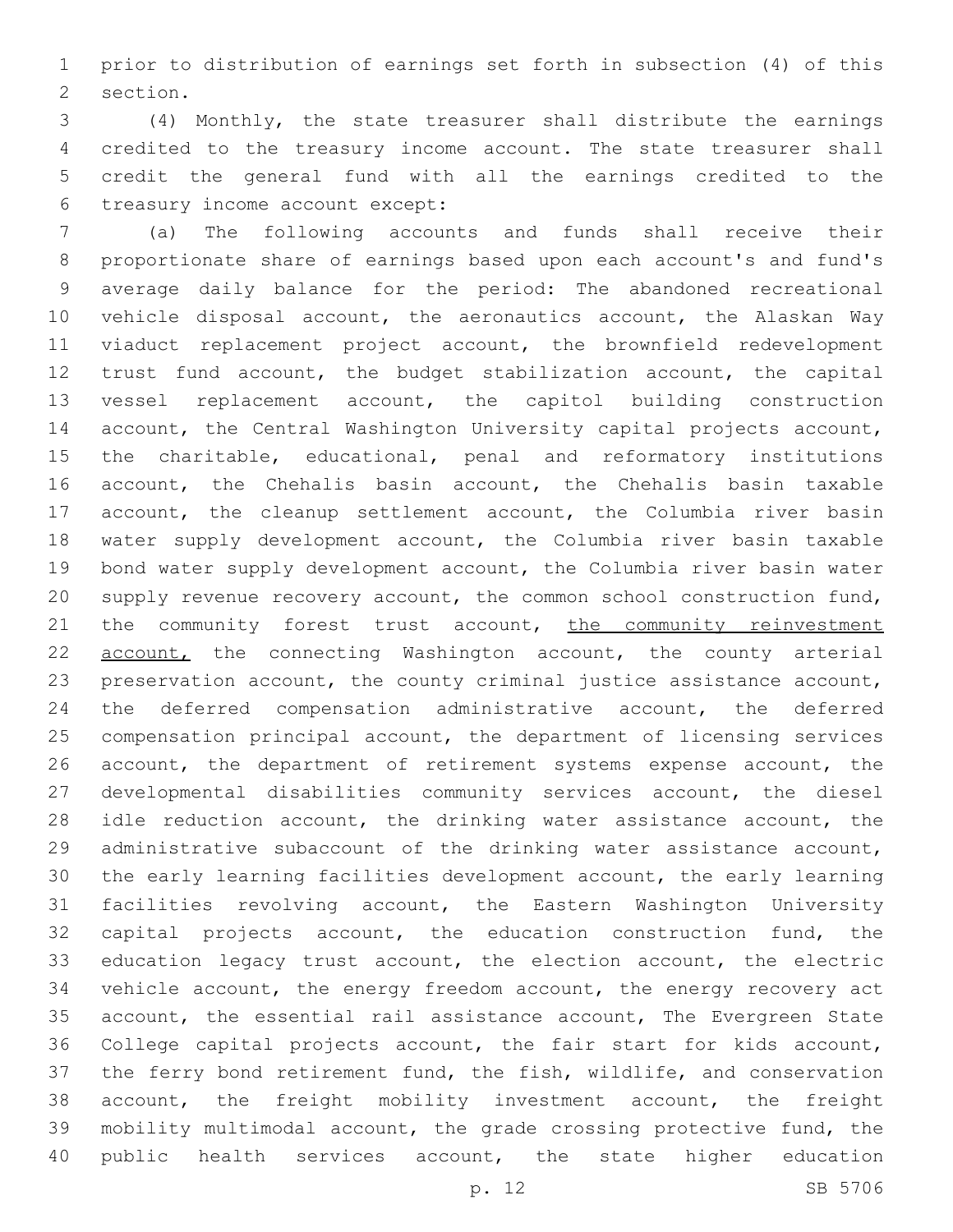construction account, the higher education construction account, the higher education retirement plan supplemental benefit fund, the highway bond retirement fund, the highway infrastructure account, the highway safety fund, the hospital safety net assessment fund, the Interstate 405 and state route number 167 express toll lanes account, the judges' retirement account, the judicial retirement administrative account, the judicial retirement principal account, the limited fish and wildlife account, the local leasehold excise tax account, the local real estate excise tax account, the local sales and use tax account, the marine resources stewardship trust account, the medical aid account, the money-purchase retirement savings administrative account, the money-purchase retirement savings 13 principal account, the motor vehicle fund, the motorcycle safety education account, the multimodal transportation account, the multiuse roadway safety account, the municipal criminal justice 16 assistance account, the oyster reserve land account, the pension funding stabilization account, the perpetual surveillance and maintenance account, the pilotage account, the pollution liability insurance agency underground storage tank revolving account, the public employees' retirement system plan 1 account, the public employees' retirement system combined plan 2 and plan 3 account, the public facilities construction loan revolving account, the public health supplemental account, the public works assistance account, the Puget Sound capital construction account, the Puget Sound ferry 25 operations account, the Puget Sound Gateway facility account, the Puget Sound taxpayer accountability account, the real estate appraiser commission account, the recreational vehicle account, the regional mobility grant program account, the resource management cost account, the rural arterial trust account, the rural mobility grant program account, the rural Washington loan fund, the sexual assault prevention and response account, the site closure account, the skilled nursing facility safety net trust fund, the small city pavement and sidewalk account, the special category C account, the special wildlife account, the state investment board expense account, the state investment board commingled trust fund accounts, the state patrol highway account, the state reclamation revolving account, the state route number 520 civil penalties account, the state route number 520 corridor account, the statewide broadband account, the statewide tourism marketing account, the supplemental pension account, the Tacoma Narrows toll bridge account, the teachers'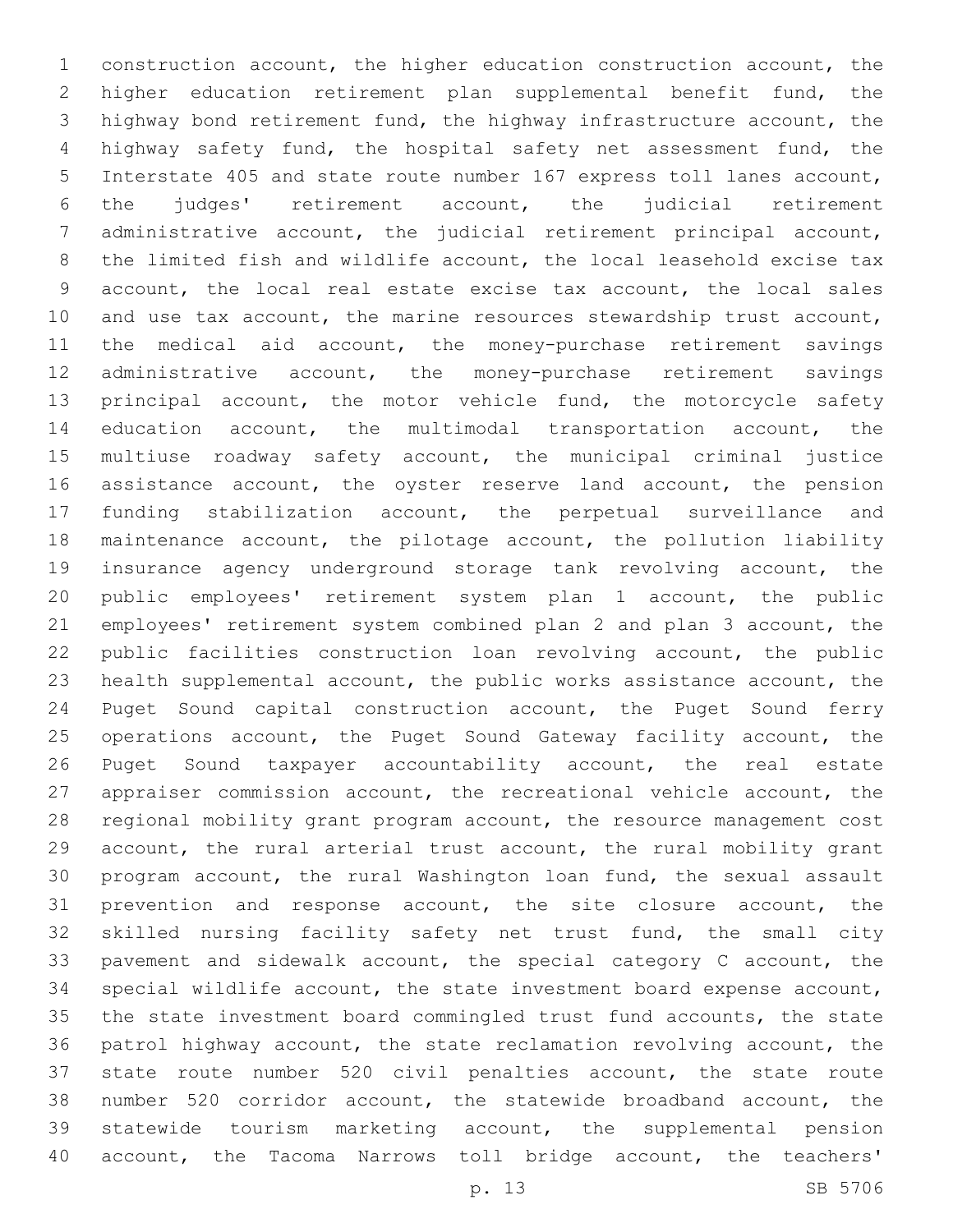retirement system plan 1 account, the teachers' retirement system combined plan 2 and plan 3 account, the tobacco prevention and control account, the tobacco settlement account, the toll facility bond retirement account, the transportation 2003 account (nickel account), the transportation equipment fund, the transportation future funding program account, the transportation improvement account, the transportation improvement board bond retirement account, the transportation infrastructure account, the transportation partnership account, the traumatic brain injury 10 account, the University of Washington bond retirement fund, the University of Washington building account, the voluntary cleanup account, the volunteer firefighters' and reserve officers' relief and pension principal fund, the volunteer firefighters' and reserve officers' administrative fund, the vulnerable roadway user education 15 account, the Washington judicial retirement system account, the Washington law enforcement officers' and firefighters' system plan 1 retirement account, the Washington law enforcement officers' and firefighters' system plan 2 retirement account, the Washington public safety employees' plan 2 retirement account, the Washington school employees' retirement system combined plan 2 and 3 account, the 21 Washington state patrol retirement account, the Washington State University building account, the Washington State University bond retirement fund, the water pollution control revolving administration 24 account, the water pollution control revolving fund, the Western Washington University capital projects account, the Yakima integrated plan implementation account, the Yakima integrated plan implementation revenue recovery account, and the Yakima integrated plan implementation taxable bond account. Earnings derived from investing balances of the agricultural permanent fund, the normal school permanent fund, the permanent common school fund, the scientific permanent fund, and the state university permanent fund shall be allocated to their respective beneficiary accounts.

 (b) Any state agency that has independent authority over accounts or funds not statutorily required to be held in the state treasury that deposits funds into a fund or account in the state treasury pursuant to an agreement with the office of the state treasurer shall receive its proportionate share of earnings based upon each account's 38 or fund's average daily balance for the period.